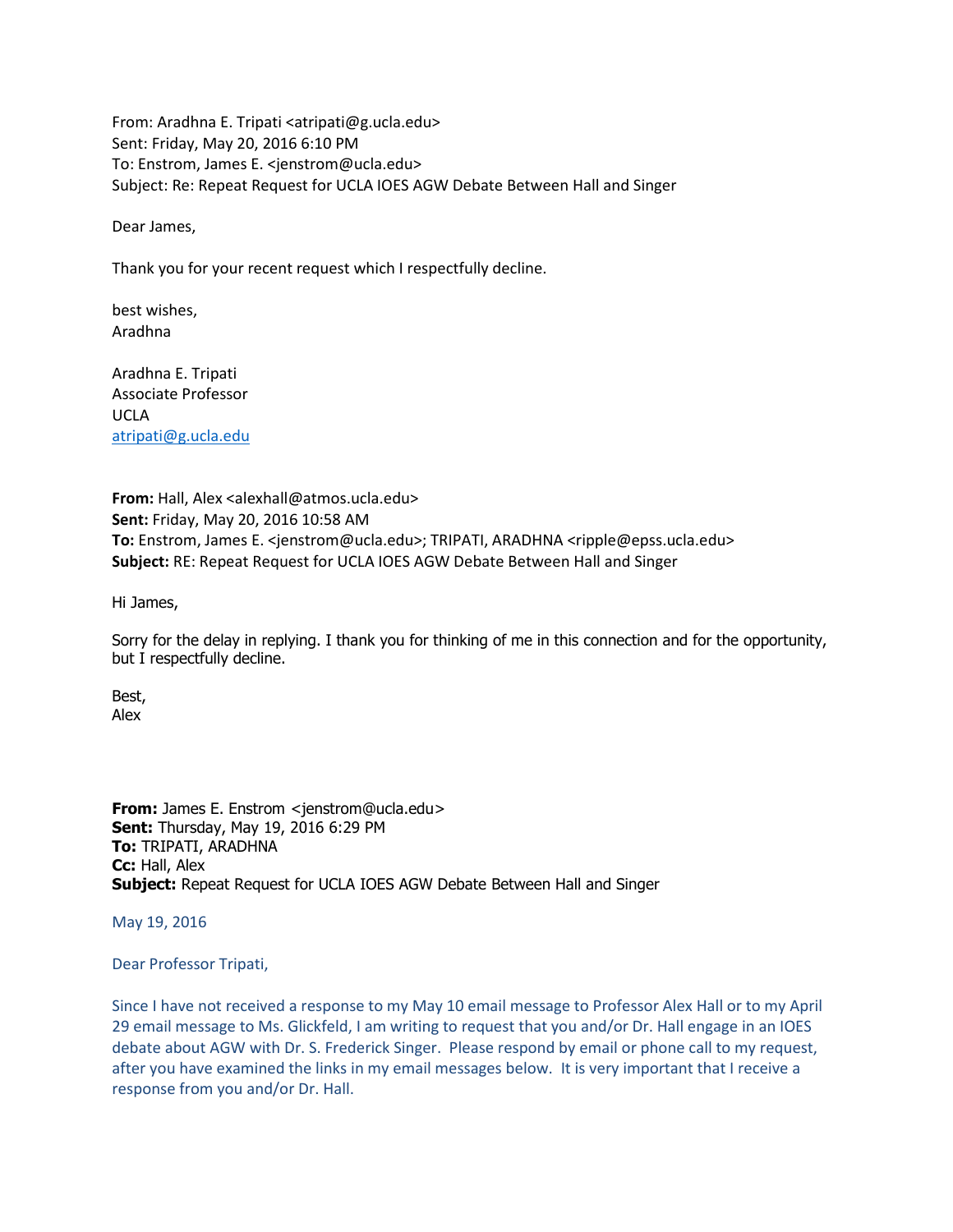Thank you very much.

James E. Enstrom, Ph.D. M.P.H.

**From:** James E. Enstrom <jenstrom@ucla.edu> **Sent:** Tuesday, May 10, 2016 8:50 AM **To:** 'Alex Hall' <alexhall@atmos.ucla.edu> **Cc:** 'Aradhna Tripati' <ripple@ess.ucla.edu>; 'Madelyn Glickfeld' <madelyn.glickfeld@ioes.ucla.edu>; 'Erik M. Conway' <erik.m.conway@jpl.nasa.gov>; 'Glen M. MacDonald' <macdonal@geog.ucla.edu>; 'Matthew E. Kahn' <mkahn@ioes.ucla.edu> **Subject:** Request for UCLA IOES AGW Debate Between Hall and Singer

May 10, 2016

Alex Hall, Ph.D. Professor of Climate Science and Faculty Member UCLA Institute of the Environment and Sustainability [alexhall@atmos.ucla.edu](mailto:alexhall@atmos.ucla.edu)

Dear Professor Hall,

Since Madelyn Glickfeld has not responded to my April 29 email message below, I request that you engage in an IOES debate about AGW with Dr. S. Frederick Singer. On May 2 I watched "Climate Hustle" in Burbank and then on May 3 I watched Jimmy Kimmel [\(http://www.newsbusters.org/blogs/nb/matthew-balan/2016/05/03/abcs-kimmel-mocks](http://www.newsbusters.org/blogs/nb/matthew-balan/2016/05/03/abcs-kimmel-mocks-climate-skeptics-airs-fake-psa-featuring)[climate-skeptics-airs-fake-psa-featuring\)](http://www.newsbusters.org/blogs/nb/matthew-balan/2016/05/03/abcs-kimmel-mocks-climate-skeptics-airs-fake-psa-featuring), IOES Professor Aradhna Tripati [\(http://www.environment.ucla.edu/people/aradhna-tripati\)](http://www.environment.ucla.edu/people/aradhna-tripati), and you [\(http://www.environment.ucla.edu/people/alex-hall\)](http://www.environment.ucla.edu/people/alex-hall) mock the movie. A debate between you and Dr. Singer would be particularly appropriate since he and two other renowned AGW skeptics have Ph.D. degrees from Princeton University, as do you. Please examine the ICCC10 Keynote link below for details about Dr. Singer. Please respond to my request for an IOES debate about AGW.

Thank you very much for your consideration.

Sincerely yours,

James E. Enstrom, Ph.D., M.P.H. UCLA and Scientific Integrity Institute [jenstrom@ucla.edu](mailto:jenstrom@ucla.edu) (310) 472-4274